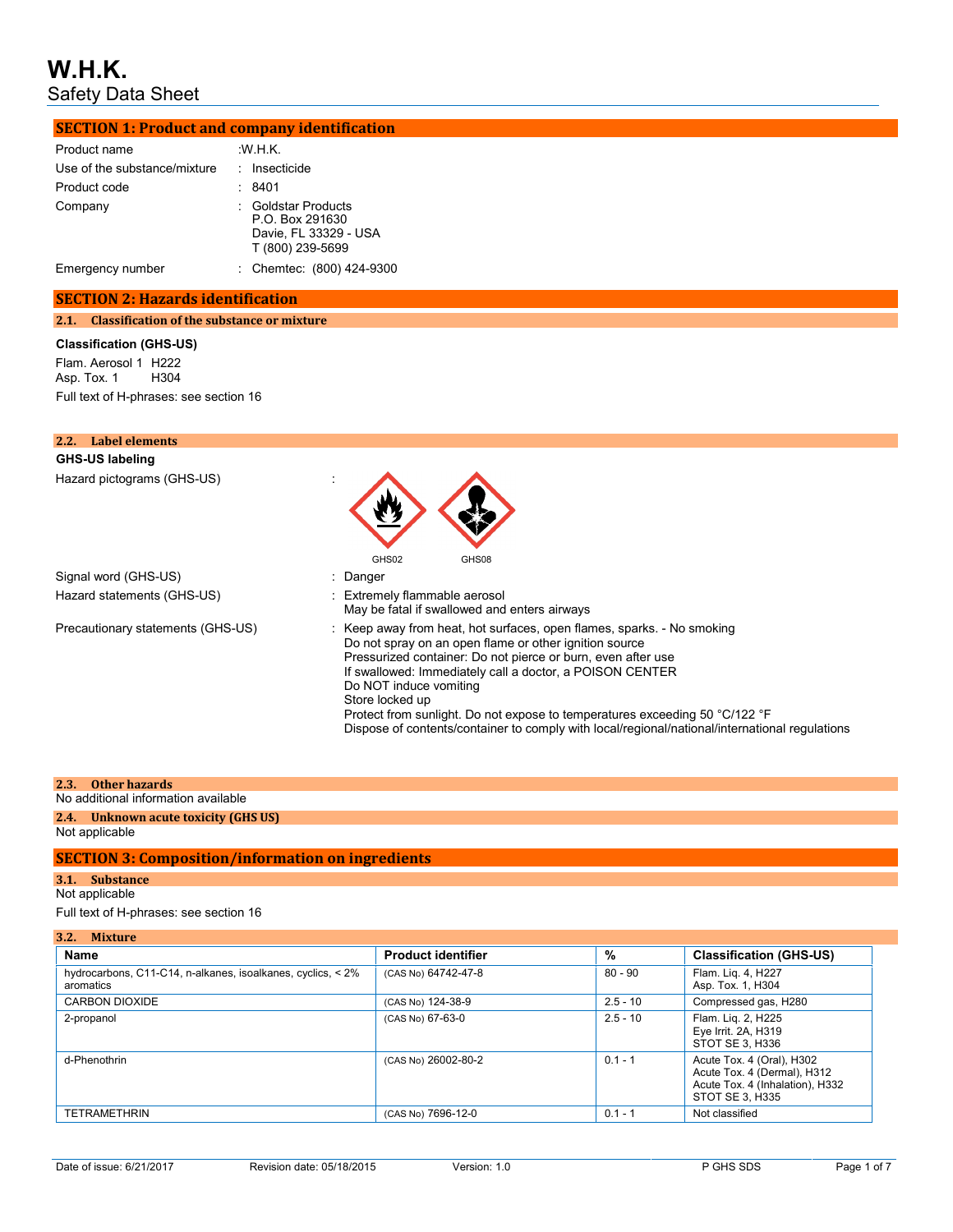# **W.H.K.**

## Safety Data Sheet

| Safety Data Sheet                                                         |                                                                                                                                                                                                                                                                                                                                 |
|---------------------------------------------------------------------------|---------------------------------------------------------------------------------------------------------------------------------------------------------------------------------------------------------------------------------------------------------------------------------------------------------------------------------|
| <b>SECTION 4: First aid measures</b>                                      |                                                                                                                                                                                                                                                                                                                                 |
| 4.1. Description of first aid measures                                    |                                                                                                                                                                                                                                                                                                                                 |
| First-aid measures general                                                | : Ensure that medical personnel are aware of the material(s) involved, and take precautions to protect<br>themselves.                                                                                                                                                                                                           |
| First-aid measures after inhalation                                       | Remove the victim into fresh air. If you feel unwell, seek medical advice.                                                                                                                                                                                                                                                      |
| First-aid measures after skin contact                                     | Wash with plenty of soap and water. If skin irritation occurs: Get medical advice/attention.                                                                                                                                                                                                                                    |
| First-aid measures after eye contact                                      | Rinse with water. If eye irritation persists: Get medical advice/attention.                                                                                                                                                                                                                                                     |
| First-aid measures after ingestion                                        | Immediately call a poison center or doctor/physician. Rinse mouth. Do NOT induce vomiting. If<br>vomiting occurs have person lean forward.                                                                                                                                                                                      |
| 4.2.<br>Most important symptoms and effects, both acute and delayed       |                                                                                                                                                                                                                                                                                                                                 |
| Symptoms/injuries                                                         | May be fatal if swallowed and enters airways.<br>÷                                                                                                                                                                                                                                                                              |
| Symptoms/injuries after inhalation                                        | May be harmful if inhaled.                                                                                                                                                                                                                                                                                                      |
| Symptoms/injuries after skin contact                                      | No effects known.                                                                                                                                                                                                                                                                                                               |
| Symptoms/injuries after eye contact                                       | Direct contact with the eyes is likely irritating.                                                                                                                                                                                                                                                                              |
| Symptoms/injuries after ingestion                                         | Swallowing the liquid may cause aspiration into the lungs with the risk of chemical pneumonitis.                                                                                                                                                                                                                                |
|                                                                           | 4.3. Indication of any immediate medical attention and special treatment needed                                                                                                                                                                                                                                                 |
| Treat symptomatically. Keep watching the victim. Symptoms may be delayed. |                                                                                                                                                                                                                                                                                                                                 |
| <b>SECTION 5: Firefighting measures</b>                                   |                                                                                                                                                                                                                                                                                                                                 |
| 5.1. Extinguishing media                                                  |                                                                                                                                                                                                                                                                                                                                 |
| Suitable extinguishing media                                              | : Alcohol-resistant foam. Water fog. Dry chemical powder. Carbon dioxide.                                                                                                                                                                                                                                                       |
| Unsuitable extinguishing media                                            | Do not use a water jet since it may cause the fire to spread.                                                                                                                                                                                                                                                                   |
| 5.2. Special hazards arising from the substance or mixture                |                                                                                                                                                                                                                                                                                                                                 |
| Fire hazard                                                               | : Extremely flammable aerosol. May liberate toxic gases.                                                                                                                                                                                                                                                                        |
| Reactivity                                                                | : The product is non-reactive under normal conditions of use, storage and transport.                                                                                                                                                                                                                                            |
| 5.3. Advice for firefighters                                              |                                                                                                                                                                                                                                                                                                                                 |
| Firefighting instructions                                                 | : Exercise caution when fighting any chemical fire. Move containers away from the fire area if this can<br>be done without risk. Use water spray or fog for cooling exposed containers. For massive fire in<br>cargo area, use unmanned hose holder or monitor nozzles, if possible. If not, withdraw and let fire<br>burn out. |
| Protection during firefighting                                            | Do not enter fire area without proper protective equipment, including respiratory protection.                                                                                                                                                                                                                                   |
| <b>SECTION 6: Accidental release measures</b>                             |                                                                                                                                                                                                                                                                                                                                 |
| 6.1. Personal precautions, protective equipment and emergency procedures  |                                                                                                                                                                                                                                                                                                                                 |
| General measures                                                          | : Stay upwind/keep distance from source. Evacuate unnecessary personnel. Vapors may travel long<br>distances along ground before igniting/flashing back to vapor source.                                                                                                                                                        |
| 6.1.1. For non-emergency personnel                                        |                                                                                                                                                                                                                                                                                                                                 |
| Protective equipment                                                      | Do not enter without an appropriate protective equipment. Advice local authorities if considered<br>necessary. DO NOT touch spilled material. Ventilate the area thoroughly, especially low lying areas<br>(basements, work pits etc.).                                                                                         |
| Emergency procedures                                                      | Do not breathe gas. Evacuate unnecessary personnel. Keep upwind. Ventilate spillage area.                                                                                                                                                                                                                                       |
| 6.1.2. For emergency responders                                           |                                                                                                                                                                                                                                                                                                                                 |
| Protective equipment                                                      | Equip cleanup crew with proper protection.                                                                                                                                                                                                                                                                                      |

Emergency procedures : Stop leak if safe to do so. Stop release. Ventilate area.

**6.2. Environmental precautions**

Avoid release to the environment. Advice local authorities if considered necessary. Stop leak if safe to do so. Do not contaminate water with the product or its container. Prevent entry to sewers and public waters. Do not allow to enter drains or water courses.

| 6.3. Methods and material for containment and cleaning up |                                                                                                                                                                                                                                                                                                                                                                                                                                       |
|-----------------------------------------------------------|---------------------------------------------------------------------------------------------------------------------------------------------------------------------------------------------------------------------------------------------------------------------------------------------------------------------------------------------------------------------------------------------------------------------------------------|
| For containment                                           | : Eliminate every possible source of ignition. Prevent the product from entering drains or confined<br>areas. Keep combustibles (wood, paper, oil, etc.) away from spilled material. Form with air vapors<br>(heavier than air) who stay on the floor. Stop leak if safe to do so. Stop the leak. Turn leaking<br>containers leak-side up to prevent the escape of liquid. Isolate area until gas has dispersed. Collect<br>spillage. |
| Methods for cleaning up                                   | : Carefully collect the spill/leftovers. Clean thoroughly.                                                                                                                                                                                                                                                                                                                                                                            |
| 6.4. Reference to other sections                          |                                                                                                                                                                                                                                                                                                                                                                                                                                       |
| No additional information available                       |                                                                                                                                                                                                                                                                                                                                                                                                                                       |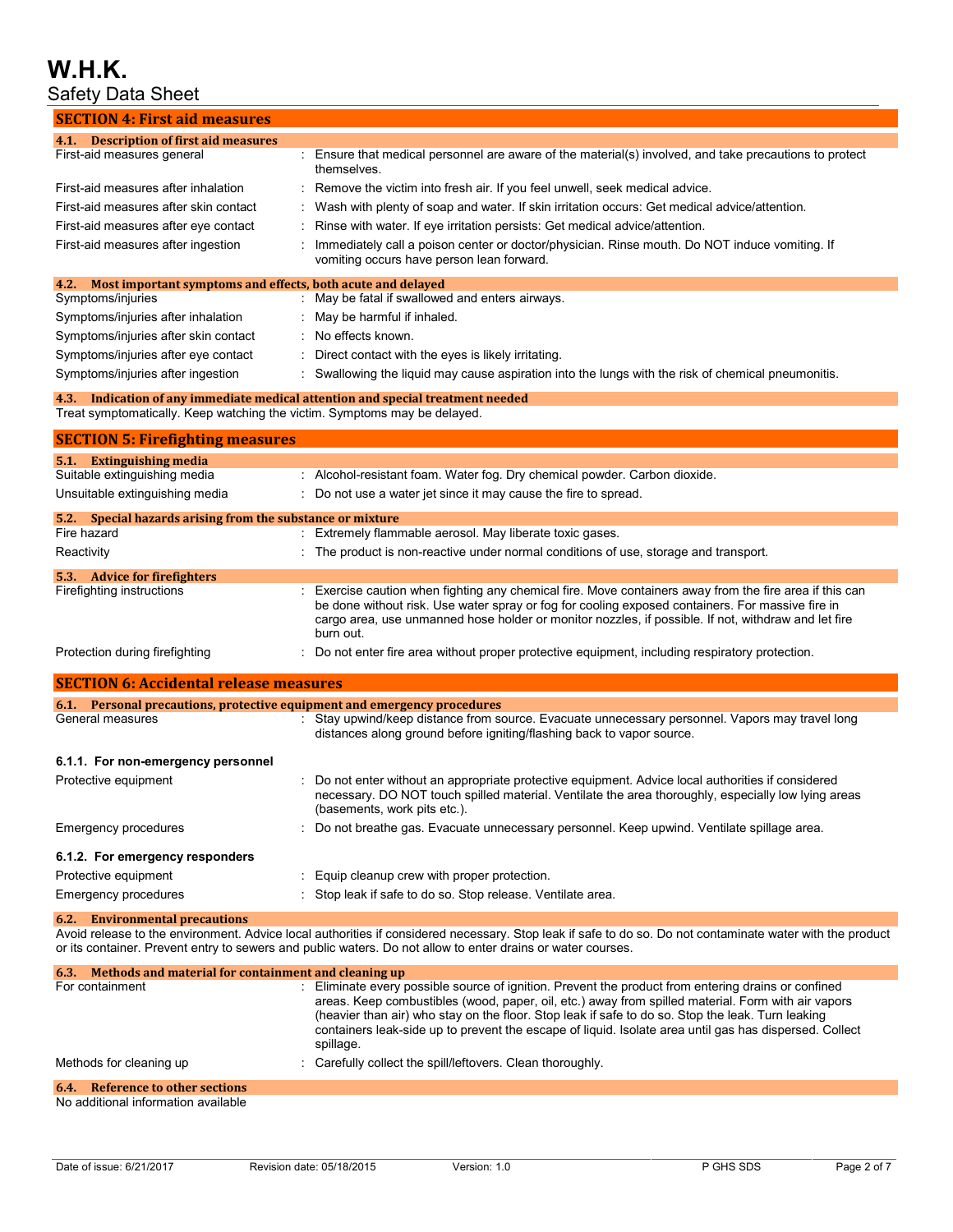# **W.H.K.**

Safety Data Sheet

| <b>SECTION 7: Handling and storage</b>                               |                                                                                                                                                                                                                                                                                                                                                                                                                                                                                                                                                                                                                                                                                                                                                                                                                                                                                             |
|----------------------------------------------------------------------|---------------------------------------------------------------------------------------------------------------------------------------------------------------------------------------------------------------------------------------------------------------------------------------------------------------------------------------------------------------------------------------------------------------------------------------------------------------------------------------------------------------------------------------------------------------------------------------------------------------------------------------------------------------------------------------------------------------------------------------------------------------------------------------------------------------------------------------------------------------------------------------------|
| 7.1. Precautions for safe handling                                   |                                                                                                                                                                                                                                                                                                                                                                                                                                                                                                                                                                                                                                                                                                                                                                                                                                                                                             |
| Additional hazards when processed                                    | Do not use if spray button is missing or defective. Pressurized container: Do not pierce or burn, even<br>after use. Keep away from heat, sparks and flame.                                                                                                                                                                                                                                                                                                                                                                                                                                                                                                                                                                                                                                                                                                                                 |
| Precautions for safe handling                                        | : Avoid prolonged and repeated contact with skin. Do not breathe gas/vapor/aerosol. Do not cut, weld,<br>solder, drill, grind, or expose containers to heat, flame, sparks, or other sources of ignition. . Do not<br>spray on a naked flame or any incandescent material. Do not smoke while handling product.<br>Ground/bond container and receiving equipment. Do not re-use empty containers. Avoid contact with<br>skin and eyes. Use only outdoors or in a well-ventilated area. Observe normal hygiene standards.<br>Wash hands and other exposed areas with mild soap and water before eat, drink or smoke and<br>when leaving work. Do not discharge the waste into the drain. Handling this product may result in<br>electrostatic accumulation. Use proper grounding procedures. Prevent the build-up of electrostatic<br>charge. Use personal protective equipment as required. |
| Hygiene measures                                                     | : Wash thoroughly after handling. Use good personal hygiene practices.                                                                                                                                                                                                                                                                                                                                                                                                                                                                                                                                                                                                                                                                                                                                                                                                                      |
| Conditions for safe storage, including any incompatibilities<br>7.2. |                                                                                                                                                                                                                                                                                                                                                                                                                                                                                                                                                                                                                                                                                                                                                                                                                                                                                             |
| Technical measures                                                   | Pressurized container. Do not puncture, incinerate or crush. Keep away from heat, hot surfaces,<br>sparks, open flames and other ignition sources. No smoking. Take precautionary measures against<br>static discharge.                                                                                                                                                                                                                                                                                                                                                                                                                                                                                                                                                                                                                                                                     |
| Storage conditions                                                   | Keep away from heat, hot surfaces, sparks, open flames and other ignition sources. No smoking.<br>Keep cool. Protect from sunlight. Store in a well-ventilated place. Do not expose to temperatures<br>exceeding 50 °C/ 122 °F. Keep container tightly closed. Store locked up.                                                                                                                                                                                                                                                                                                                                                                                                                                                                                                                                                                                                             |
| Incompatible products                                                | Strong oxidizing agents. fluorine. Chlorine. Nitrates.                                                                                                                                                                                                                                                                                                                                                                                                                                                                                                                                                                                                                                                                                                                                                                                                                                      |
| Storage area                                                         | $:$ Aerosol 3.                                                                                                                                                                                                                                                                                                                                                                                                                                                                                                                                                                                                                                                                                                                                                                                                                                                                              |
| Special rules on packaging                                           | : meet the legal requirements.                                                                                                                                                                                                                                                                                                                                                                                                                                                                                                                                                                                                                                                                                                                                                                                                                                                              |

## **SECTION 8: Exposure controls/personal protection**

## **8.1. Control parameters**

| <b>CARBON DIOXIDE (124-38-9)</b> |                                                                                            |                                                                                                                                                                                                                                                                                                                                                                                                                                                                                                            |  |  |
|----------------------------------|--------------------------------------------------------------------------------------------|------------------------------------------------------------------------------------------------------------------------------------------------------------------------------------------------------------------------------------------------------------------------------------------------------------------------------------------------------------------------------------------------------------------------------------------------------------------------------------------------------------|--|--|
| <b>ACGIH</b>                     | ACGIH TWA (ppm)                                                                            | 5000 ppm                                                                                                                                                                                                                                                                                                                                                                                                                                                                                                   |  |  |
| <b>ACGIH</b>                     | ACGIH STEL (ppm)                                                                           | 30000 ppm                                                                                                                                                                                                                                                                                                                                                                                                                                                                                                  |  |  |
| <b>ACGIH</b>                     | Remark (ACGIH)                                                                             | Asphyxia                                                                                                                                                                                                                                                                                                                                                                                                                                                                                                   |  |  |
| 2-propanol (67-63-0)             |                                                                                            |                                                                                                                                                                                                                                                                                                                                                                                                                                                                                                            |  |  |
| <b>ACGIH</b>                     | ACGIH TWA (ppm)                                                                            | 200 ppm                                                                                                                                                                                                                                                                                                                                                                                                                                                                                                    |  |  |
| <b>ACGIH</b>                     | ACGIH STEL (ppm)                                                                           | 400 ppm                                                                                                                                                                                                                                                                                                                                                                                                                                                                                                    |  |  |
| <b>ACGIH</b>                     | Remark (ACGIH)                                                                             | Eye & URT irr; CNS impair                                                                                                                                                                                                                                                                                                                                                                                                                                                                                  |  |  |
| Appropriate engineering controls | in the immediate vicinity of any potential exposure.                                       | Ensure good ventilation of the work station. If exposure limits have not been established, maintain<br>airborne levels to an acceptable level. Ventilation rates should be matched to conditions. If<br>applicable, use process enclosures, local exhaust ventilation, or other engineering controls to<br>maintain airborne levels below recommended exposure limits. . Ensure adequate ventilation,<br>especially in confined areas. Emergency eye wash fountains and safety showers should be available |  |  |
| Hand protection                  | Gloves.                                                                                    |                                                                                                                                                                                                                                                                                                                                                                                                                                                                                                            |  |  |
| Eye protection                   |                                                                                            | Chemical goggles or safety glasses. In case of splash hazard: face shield.                                                                                                                                                                                                                                                                                                                                                                                                                                 |  |  |
| Skin and body protection         | Wear suitable protective clothing or Rubber apron.                                         |                                                                                                                                                                                                                                                                                                                                                                                                                                                                                                            |  |  |
| Respiratory protection           | supplied respirator.                                                                       | If permissible levels are exceeded use NIOSH mechanical filter / organic vapor cartridge or an air-                                                                                                                                                                                                                                                                                                                                                                                                        |  |  |
| Thermal hazard protection        |                                                                                            | Use appropriate personal protective equipment when risk assessment indicates this is necessary.                                                                                                                                                                                                                                                                                                                                                                                                            |  |  |
| Consumer exposure controls       | When using do not smoke. Use good personal hygiene practices. Wash hands and other exposed |                                                                                                                                                                                                                                                                                                                                                                                                                                                                                                            |  |  |

|                          | <b>SECTION 9: Physical and chemical properties</b>    |              |           |             |
|--------------------------|-------------------------------------------------------|--------------|-----------|-------------|
| 9.1.                     | Information on basic physical and chemical properties |              |           |             |
| Physical state           | : Liguid                                              |              |           |             |
| Appearance               | : Aerosol. Colorless liquid.                          |              |           |             |
| Odor                     | : solvent odor                                        |              |           |             |
| Odor threshold           | : No data available                                   |              |           |             |
| pH                       | : No data available                                   |              |           |             |
| Date of issue: 6/21/2017 | Revision date: 05/18/2015                             | Version: 1.0 | P GHS SDS | Page 3 of 7 |

contaminated clothing and wash before reuse.

areas with mild soap and water before eat, drink or smoke and when leaving work. Take off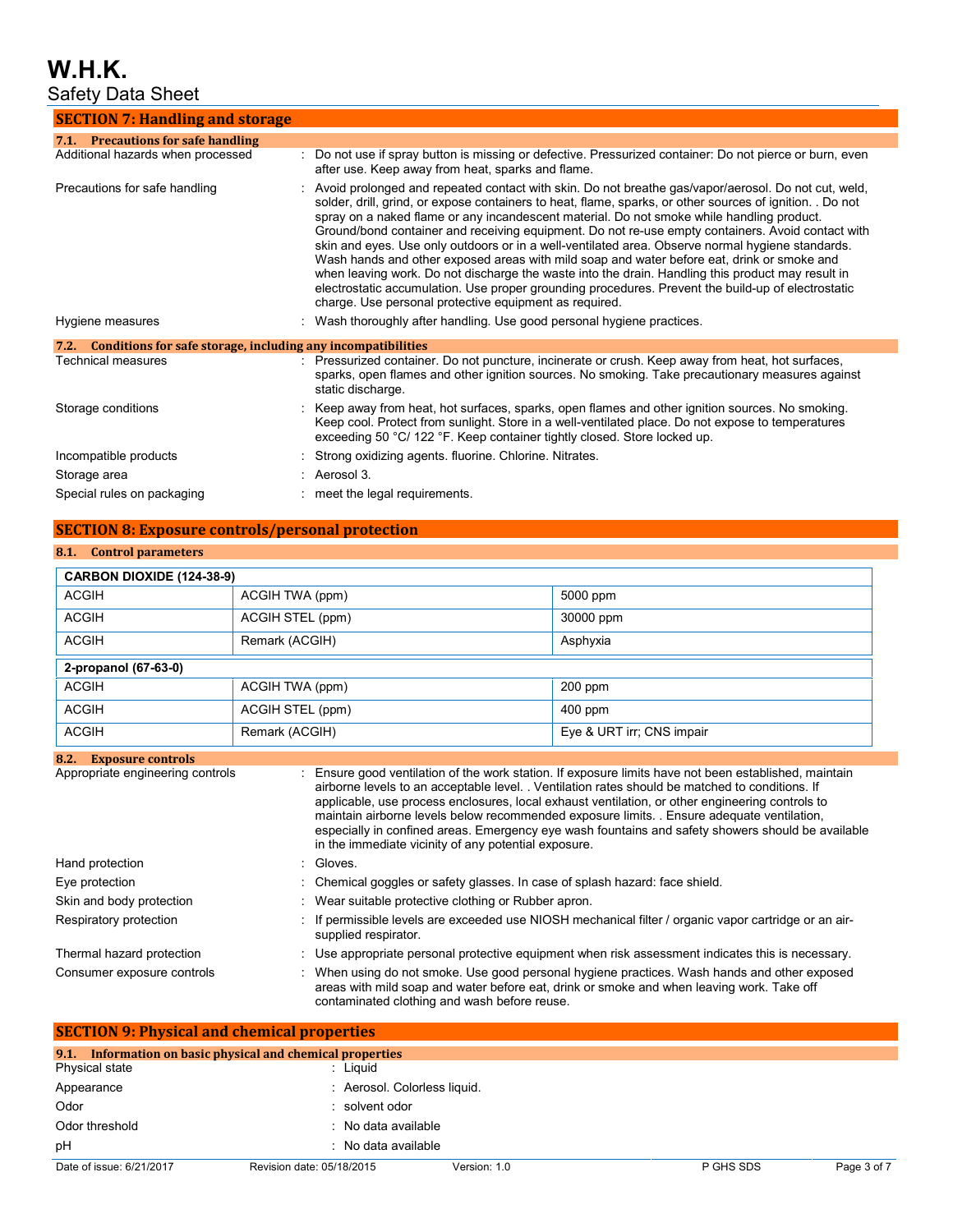| Melting point                               | No data available<br>۰.           |
|---------------------------------------------|-----------------------------------|
| Freezing point                              | No data available                 |
| Boiling point                               | 438.64 °F Estimated               |
| Flash point                                 | 229 °F Estimated                  |
| Relative evaporation rate (butyl acetate=1) | No data available                 |
| Flammability (solid, gas)                   | No data available                 |
| <b>Explosion limits</b>                     | No data available                 |
| Explosive properties                        | No data available                 |
| Oxidizing properties                        | No data available                 |
| Vapor pressure                              | No data available                 |
| Relative density                            | No data available                 |
| Relative vapor density at 20 °C             | No data available                 |
| Specific gravity / density                  | 0.826 g/cm <sup>3</sup> Estimated |
| Solubility                                  | No data available                 |
| Log Pow                                     | No data available                 |
| Log Kow                                     | No data available                 |
| Auto-ignition temperature                   | $: 216.11 °C$ Estimated           |
| Decomposition temperature                   | No data available                 |
| Viscosity                                   | $< 20$ cSt                        |
| Viscosity, kinematic                        | No data available                 |
| Viscosity, dynamic                          | No data available                 |
| VOC content                                 | < 9 % Estimated                   |

## **SECTION 10: Stability and reactivity**

#### **10.1. Reactivity**

The product is non-reactive under normal conditions of use, storage and transport.

#### **10.2. Chemical stability**

Stable under normal conditions.

**10.3. Possibility of hazardous reactions**

Hazardous polymerization does not occur.

#### **10.4. Conditions to avoid**

Aerosol containers are unstable at temperatures above 49°C. Avoid temperatures exceeding the flash point. . No flames, No sparks. Eliminate all sources of ignition.

#### **10.5. Incompatible materials**

Strong oxidizing agents. Chlorine. acids. Isocyanates.

#### **10.6. Hazardous decomposition products**

Under normal conditions of storage and use, hazardous decomposition products should not be produced.

#### **SECTION 11: Toxicological information**

#### **11.1. Information on toxicological effects**

Acute toxicity in the contract of the classified in the classified in the classified in the classified in the classified in the classified in the classified in the classified in the classified in the classified in the clas

| hydrocarbons, C11-C14, n-alkanes, isoalkanes, cyclics, < 2% aromatics (64742-47-8) |                                                                                                    |  |  |
|------------------------------------------------------------------------------------|----------------------------------------------------------------------------------------------------|--|--|
| LD50 dermal rabbit                                                                 | > 5000 mg/kg body weight (Rabbit; Literature)                                                      |  |  |
| 2-propanol (67-63-0)                                                               |                                                                                                    |  |  |
| LD50 oral rat                                                                      | 5045 mg/kg (Rat; OECD 401: Acute Oral Toxicity; Experimental value; 5840 mg/kg<br>bodyweight; Rat) |  |  |
| LD50 dermal rabbit                                                                 | 12870 mg/kg (Rabbit; Experimental value; Equivalent or similar to OECD 402; 16.4; Rabbit)          |  |  |
| LC50 inhalation rat (mg/l)                                                         | 73 mg/l/4h (Rat)                                                                                   |  |  |
| ATE CLP (oral)                                                                     | 5045.000 mg/kg body weight                                                                         |  |  |
| ATE CLP (dermal)                                                                   | 12870.000 mg/kg body weight                                                                        |  |  |
| ATE CLP (vapors)                                                                   | 73.000 mg/l/4h                                                                                     |  |  |
| ATE CLP (dust, mist)                                                               | 73.000 mg/l/4h                                                                                     |  |  |
| Skin corrosion/irritation                                                          | Not classified                                                                                     |  |  |
| Serious eye damage/irritation                                                      | Not classified.                                                                                    |  |  |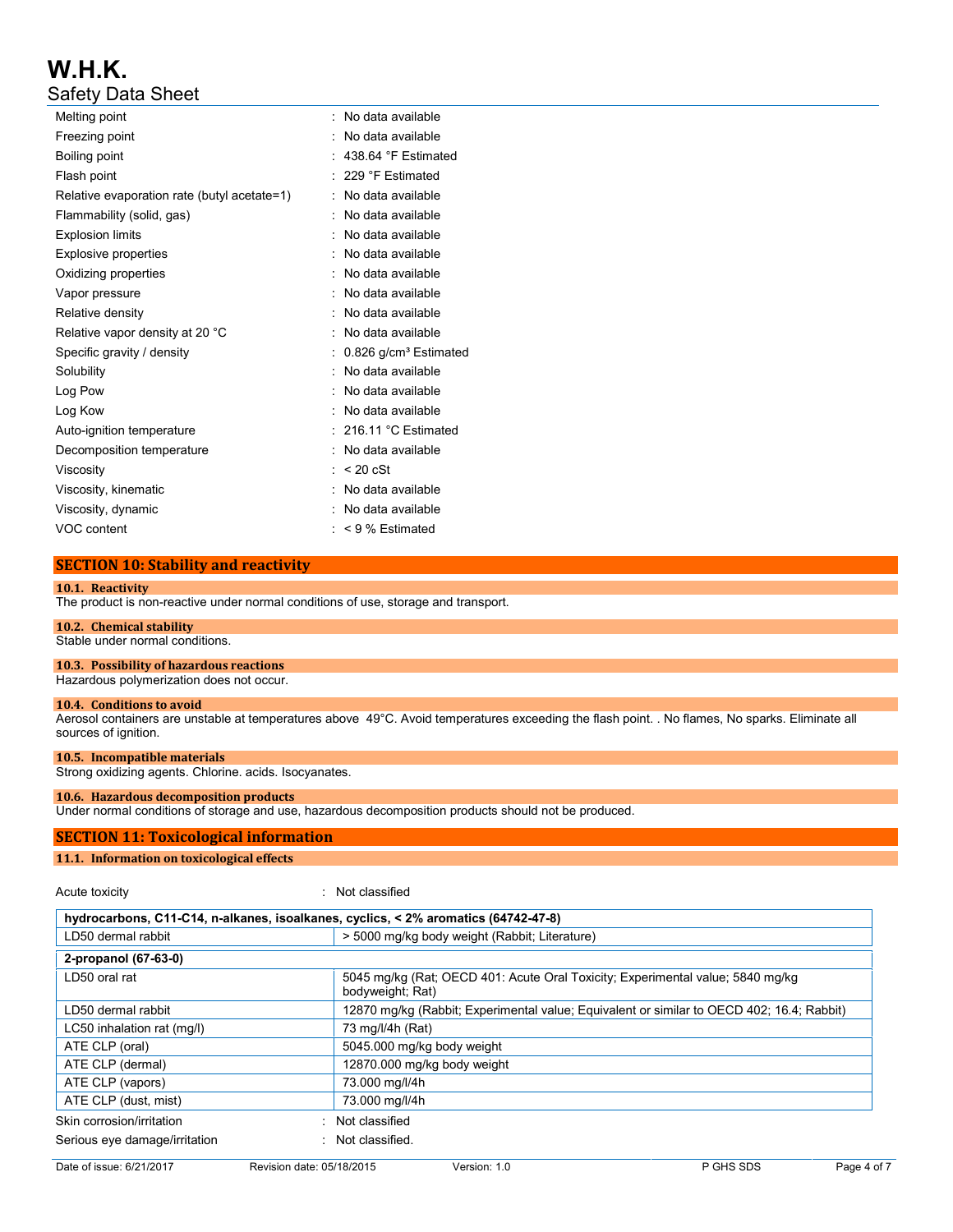**SECTION 12: Ecological information**

| Respiratory or skin sensitization                     | Not classified                                                                                     |
|-------------------------------------------------------|----------------------------------------------------------------------------------------------------|
| Germ cell mutagenicity                                | Not classified                                                                                     |
| Carcinogenicity                                       | Not classified                                                                                     |
| 2-propanol (67-63-0)                                  |                                                                                                    |
| IARC group                                            | 3 - Not Classifiable                                                                               |
| Reproductive toxicity                                 | Not classified                                                                                     |
| Specific target organ toxicity (single exposure)      | Not classified                                                                                     |
| Specific target organ toxicity (repeated<br>exposure) | : Not classified                                                                                   |
| Aspiration hazard                                     | : May be fatal if swallowed and enters airways.                                                    |
| Symptoms/injuries after inhalation                    | : May be harmful if inhaled.                                                                       |
| Symptoms/injuries after skin contact                  | : No effects known.                                                                                |
| Symptoms/injuries after eye contact                   | : Direct contact with the eyes is likely irritating.                                               |
| Symptoms/injuries after ingestion                     | : Swallowing the liquid may cause aspiration into the lungs with the risk of chemical pneumonitis. |

| 12.1. Toxicity                                                                          |                                                                                                                                                                           |  |  |  |
|-----------------------------------------------------------------------------------------|---------------------------------------------------------------------------------------------------------------------------------------------------------------------------|--|--|--|
| hydrocarbons, C11-C14, n-alkanes, isoalkanes, cyclics, < 2% aromatics (64742-47-8)      |                                                                                                                                                                           |  |  |  |
| LC50 fish 1                                                                             | > 100 mg/l (Pisces)                                                                                                                                                       |  |  |  |
| EC50 Daphnia 1                                                                          | > 100 mg/l (Invertebrata)                                                                                                                                                 |  |  |  |
| Threshold limit algae 1                                                                 | > 100 mg/l (Algae)                                                                                                                                                        |  |  |  |
| 2-propanol (67-63-0)                                                                    |                                                                                                                                                                           |  |  |  |
| LC50 fish 1                                                                             | 4200 mg/l (96 h; Rasbora heteromorpha; Flow-through system)                                                                                                               |  |  |  |
| EC50 Daphnia 1                                                                          | > 10000 mg/l (48 h; Daphnia magna)                                                                                                                                        |  |  |  |
| LC50 fish 2                                                                             | 9640 mg/l (96 h; Pimephales promelas; Lethal)                                                                                                                             |  |  |  |
| EC50 Daphnia 2                                                                          | 13299 mg/l (48 h; Daphnia magna)                                                                                                                                          |  |  |  |
| Threshold limit algae 1                                                                 | > 1000 mg/l (72 h; Scenedesmus subspicatus; Growth rate)                                                                                                                  |  |  |  |
| Threshold limit algae 2                                                                 | 1800 mg/l (72 h; Algae; Cell numbers)                                                                                                                                     |  |  |  |
| 12.2. Persistence and degradability                                                     |                                                                                                                                                                           |  |  |  |
| hydrocarbons, C11-C14, n-alkanes, isoalkanes, cyclics, < 2% aromatics (64742-47-8)      |                                                                                                                                                                           |  |  |  |
| Persistence and degradability<br>Readily biodegradable in water. Adsorbs into the soil. |                                                                                                                                                                           |  |  |  |
| 2-propanol (67-63-0)                                                                    |                                                                                                                                                                           |  |  |  |
| Persistence and degradability                                                           | Readily biodegradable in water. Biodegradable in the soil. Biodegradable in the soil under<br>anaerobic conditions. No (test)data on mobility of the substance available. |  |  |  |
| Biochemical oxygen demand (BOD)                                                         | 1.19 g O□/g substance                                                                                                                                                     |  |  |  |
| Chemical oxygen demand (COD)                                                            | 2.23 g O□/g substance                                                                                                                                                     |  |  |  |
| ThOD                                                                                    | 2.40 g O□/g substance                                                                                                                                                     |  |  |  |
| BOD (% of ThOD)                                                                         | 0.49 % ThOD                                                                                                                                                               |  |  |  |
| 12.3. Bioaccumulative potential                                                         |                                                                                                                                                                           |  |  |  |
| hydrocarbons, C11-C14, n-alkanes, isoalkanes, cyclics, < 2% aromatics (64742-47-8)      |                                                                                                                                                                           |  |  |  |
| Log Pow                                                                                 | $6 - 8.2$                                                                                                                                                                 |  |  |  |
| Bioaccumulative potential                                                               | High potential for bioaccumulation (Log Kow > 5).                                                                                                                         |  |  |  |
| 2-propanol (67-63-0)                                                                    |                                                                                                                                                                           |  |  |  |
| Log Pow                                                                                 | 0.05 (Experimental value)                                                                                                                                                 |  |  |  |
| Bioaccumulative potential                                                               | Low potential for bioaccumulation (Log Kow $\leq 4$ ).                                                                                                                    |  |  |  |

| <b>SECTION 13: Disposal considerations</b> |                                 |              |                                                                                                                                                                                                                                                                                                               |             |
|--------------------------------------------|---------------------------------|--------------|---------------------------------------------------------------------------------------------------------------------------------------------------------------------------------------------------------------------------------------------------------------------------------------------------------------|-------------|
| 13.1. Waste treatment methods              |                                 |              |                                                                                                                                                                                                                                                                                                               |             |
| Waste treatment methods                    | disposed of as hazardous waste. |              | : Contents under pressure. Do not puncture, incinerate or crush. Collect and reclaim or dispose in<br>sealed containers at licensed waste disposal site. . Do not allow into drains or water courses or<br>dispose of where ground or surface waters may be affected. This material and its container must be |             |
| Waste disposal recommendations             | into the sewer.                 |              | Dispose of contents/container to comply with local/regional/national regulations. Do not discharge                                                                                                                                                                                                            |             |
| Date of issue: 6/21/2017                   | Revision date: 05/18/2015       | Version: 1.0 | P GHS SDS                                                                                                                                                                                                                                                                                                     | Page 5 of 7 |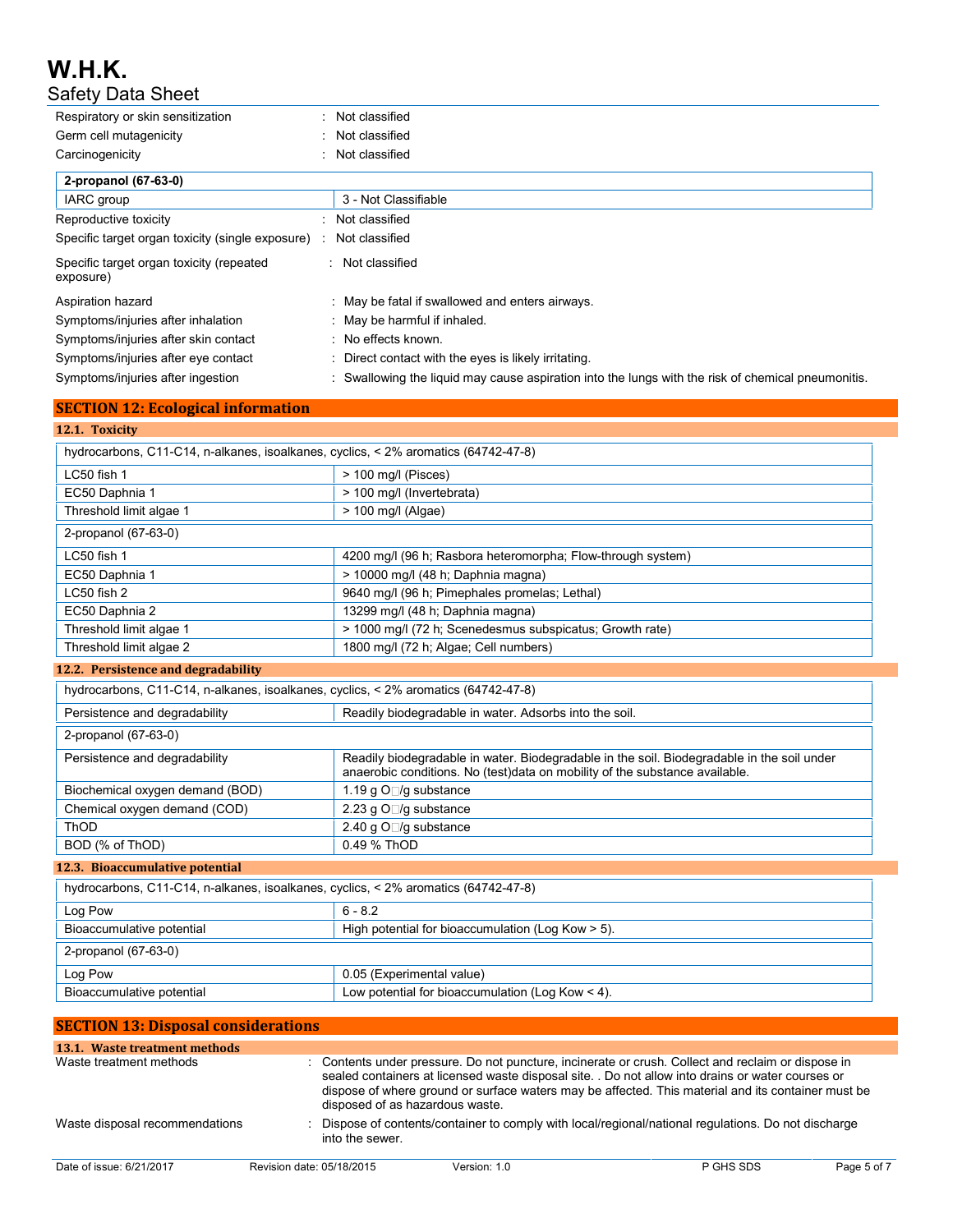# **W.H.K.**

Safety Data Sheet

Additional information : Do not re-use empty containers. Handle unclean empty containers as full ones.

| <b>SECTION 14: Transport information</b>                            |                                                                                                                                                                                |
|---------------------------------------------------------------------|--------------------------------------------------------------------------------------------------------------------------------------------------------------------------------|
| <b>Department of Transportation (DOT)</b>                           |                                                                                                                                                                                |
| Transport document description                                      | : UN1950 Aerosols (flammable, (each not exceeding 1 L capacity)), 2.1                                                                                                          |
| UN-No.(DOT)                                                         | : UN1950                                                                                                                                                                       |
| Proper Shipping Name (DOT)                                          | : Aerosols                                                                                                                                                                     |
|                                                                     | flammable, (each not exceeding 1 L capacity)                                                                                                                                   |
| Transport hazard class(es) (DOT)                                    | : 2.1 - Class 2.1 - Flammable gas 49 CFR 173.115                                                                                                                               |
| Hazard labels (DOT)                                                 | : 2.1 - Flammable gas                                                                                                                                                          |
|                                                                     |                                                                                                                                                                                |
|                                                                     |                                                                                                                                                                                |
| DOT Packaging Non Bulk (49 CFR 173.xxx) :                           | None                                                                                                                                                                           |
| DOT Packaging Bulk (49 CFR 173.xxx)                                 | : None                                                                                                                                                                         |
| DOT Special Provisions (49 CFR 172.102)                             | $:$ N82                                                                                                                                                                        |
| DOT Packaging Exceptions (49 CFR<br>173.xxx                         | : 306                                                                                                                                                                          |
| DOT Quantity Limitations Passenger<br>aircraft/rail (49 CFR 173.27) | $: 75$ kg                                                                                                                                                                      |
| DOT Quantity Limitations Cargo aircraft<br>only (49 CFR 175.75)     | : 150 kg                                                                                                                                                                       |
| DOT Vessel Stowage Location                                         | : A                                                                                                                                                                            |
| DOT Vessel Stowage Other                                            | : 25 - Shade from radiant heat, 87 - Stow "separated from" Class 1 (explosives) except Division<br>14,126 - Segregation same as for Class 9, miscellaneous hazardous materials |
| <b>Additional information</b>                                       |                                                                                                                                                                                |
| Other information                                                   | : This product may be eligible to be shipped as a Limited Quantity or Consumer Commodity ORM-D<br>utilizing the exception found at 49 CFR 173.306.                             |
| <b>ADR</b>                                                          |                                                                                                                                                                                |
| No additional information available                                 |                                                                                                                                                                                |
| <b>Transport by sea</b>                                             |                                                                                                                                                                                |
| UN-No. (IMDG)                                                       | : UN1950                                                                                                                                                                       |
| Proper Shipping Name (IMDG)                                         | : Aerosols                                                                                                                                                                     |
| Class (IMDG)                                                        | : 2.1 - Flammable gases                                                                                                                                                        |
| <b>Air transport</b>                                                | : UN1950                                                                                                                                                                       |
| UN-No.(IATA)                                                        |                                                                                                                                                                                |
| Proper Shipping Name (IATA)                                         | : Aerosols, Flammable                                                                                                                                                          |

Class (IATA) : 2.1 - Gases : Flammable

### **SECTION 15: Regulatory information**

All components of this product are listed, or excluded from listing, on the United States Environmental Protection Agency Toxic Substances Control Act (TSCA) inventory.

Chemical(s) subject to the reporting requirements of Section 313 or Title III of the Superfund Amendments and Reauthorization Act (SARA) of 1986 and 40 CFR Part 372.

| 2-propanol          | CAS No 67-63-0    | $2.5 -$<br>$\overline{10}$<br>14 |
|---------------------|-------------------|----------------------------------|
| d-Phenothrin        | CAS No 26002-80-2 | $\overline{\phantom{0}}$         |
| <b>TETRAMETHRIN</b> | CAS No 7696-12-0  | $\overline{\phantom{0}}$         |

2-propanol (67-63-0)

Listed on SARA Section 313 (Specific toxic chemical listings) d-Phenothrin (26002-80-2) Listed on SARA Section 313 (Specific toxic chemical listings)